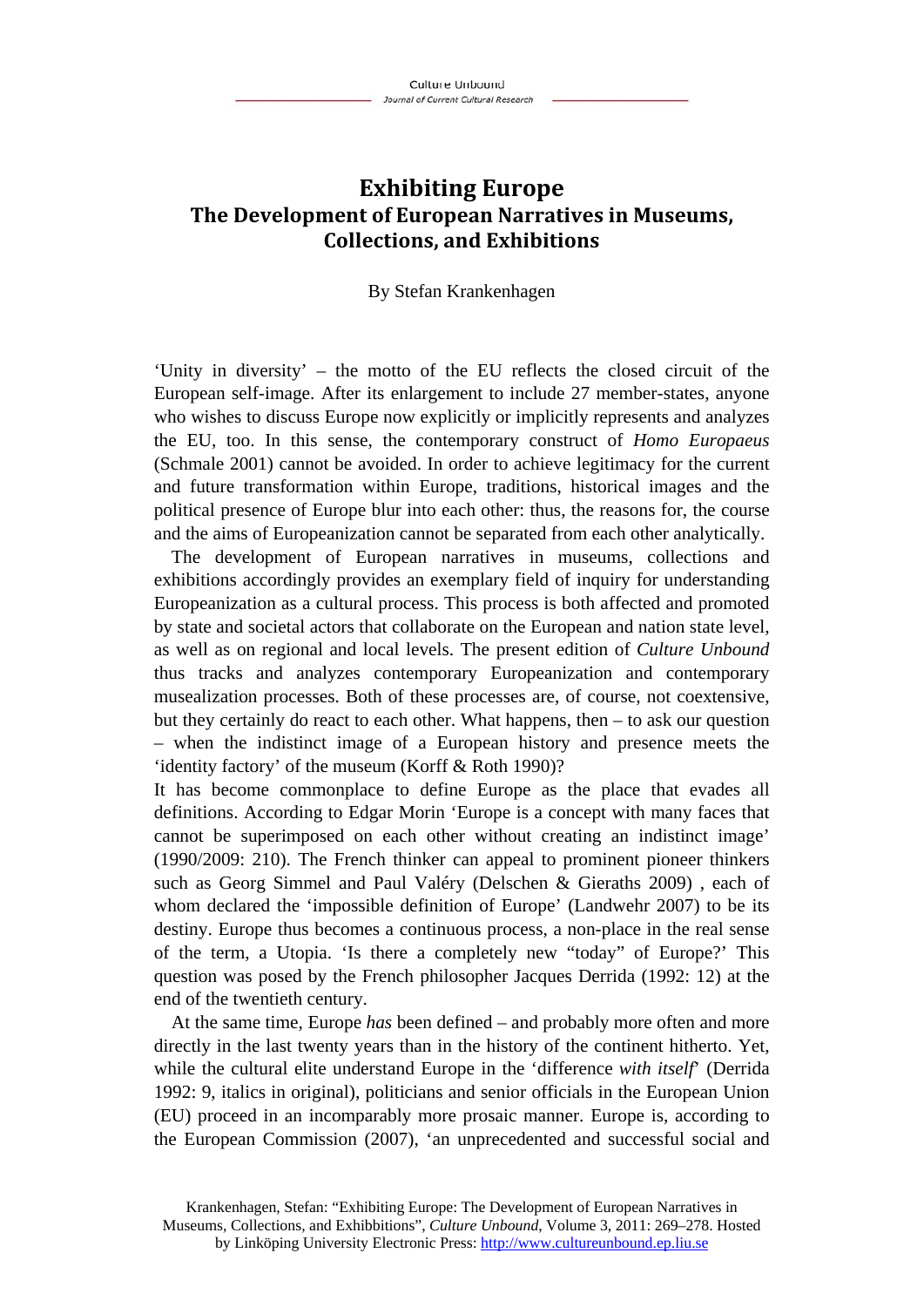cultural project', one that can appeal to common cultural and historical root, as Jean-Claude Trichet (2004), the President of the European Central Bank has emphasized:

Although not all of us are necessarily aware of it, all Europeans exist in a unique cultural atmosphere that is jointly influenced and inspired by the poetry of Homer, Virgil, Dante, Shakespeare, Goethe, Baudelaire among many others. An atmosphere that is also shaped jointly by the thoughts of Socrates, Plato, Aristotle, Erasmus, Descartes, Spinoza, Hobbes, Kant, Kierkegaard.

Europe is imagined as a common historical and experiential space whose abundance is ostensibly captured by the unique characteristics of the continent. Thus, from the many histories of Europe, there emerges the ordered and ordering image of a European 'unity in diversity', of an imagined property of Europe as the legitimation of its present and future political composition. In this sense, Hans-Gert Pöttering, the former President of the European Parliament (EP), understands the future House of European History, which was initiated by him, as a reinforcement of Europe's cultural integration. 'The House of European History will bring Europe's history alive for everyone, but especially young people, and will thereby help promote an awareness of European identity.<sup>'1</sup>

With this, two apparently irreconcilable positions confront each other. On the one hand the reflexively cultural-philosophical view of the pitfalls of essentialist ideas of Europe throughout history and in the present day; on the other hand the at best naive, at worst hegemonic projection of imagined communities of cultural and historical unity and superiority in the name of Europe. From this perspective, the process of Europe's integration represents a repetition of the nationalization processes of the nineteenth century under post-national conditions.

### **II. Making Nations, Making Europe**

The political pitfalls of a construction of cultural unity – whether in relation to the nation or to Europe – continue to be practically tangible in the present day. For example, in the plans currently being developed in countries like Poland, France or the Netherlands for their own national history museums. Thus, France's President, Nicolas Sarkozy wants his plans for a national history museum to be understood as an answer to the French identity crisis diagnosed by him and others, the purpose being 'to reinforce national identity' (quoted from Chrisafis 2010). The Dutch social democrat Jan Marijnissen presented a similar argument in 1994, when justifying the founding of a national history museum for the Netherlands on the basis of the loss of societal cohesion (interview Byvanck). The identity factory of the museum is politically positioned in this way: as a moment of the compensation for post-national and post-modern insecurities.

The academic fields of cultural science, social anthropology and ethnology have reacted to this situation. In his analysis of the cultural-political and symbolic interventions of Europe since the 1980s, Cris Shore (2000: 50-53) refers to three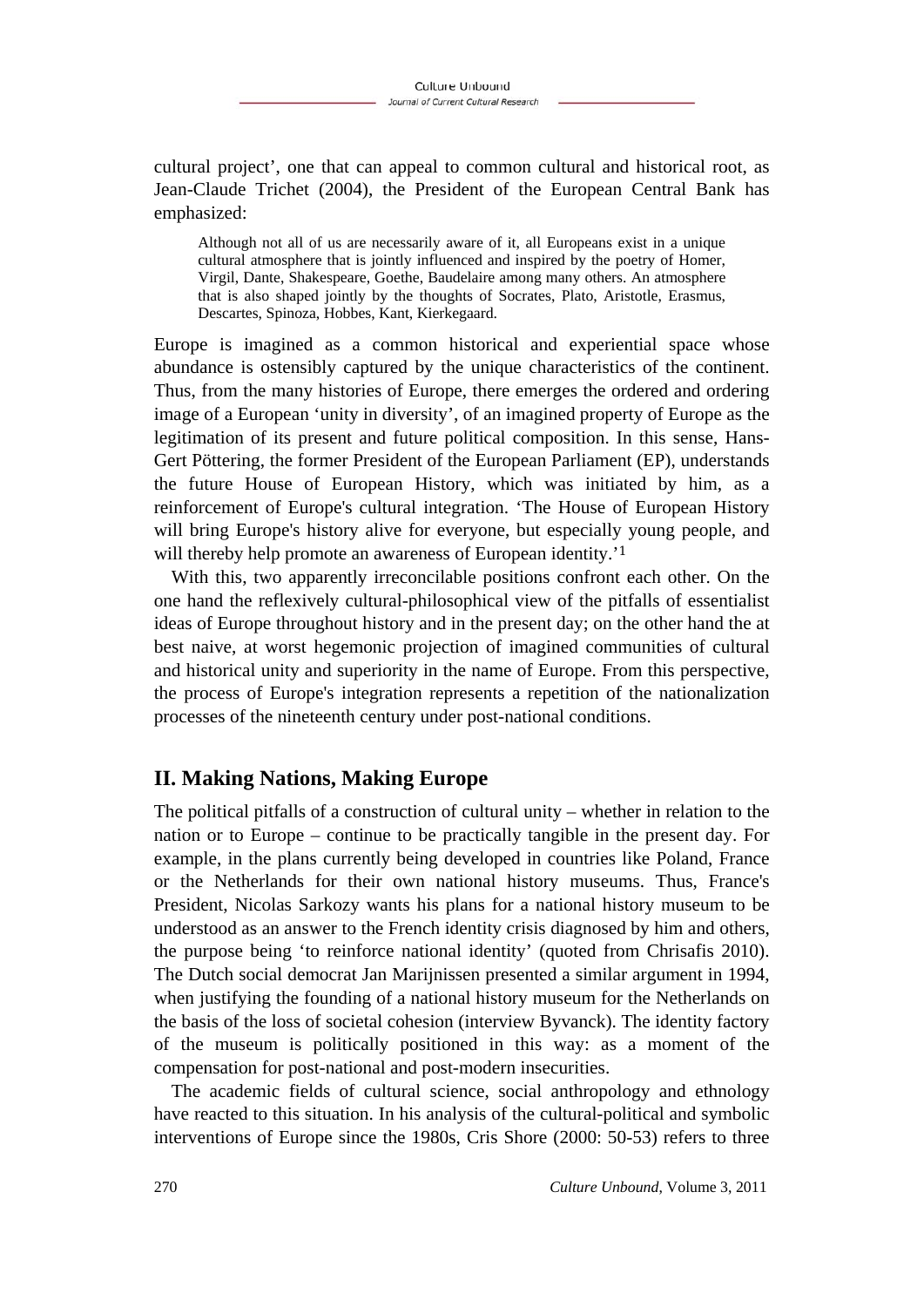particular features of this new iconography of Europe. This is, firstly, teleologically oriented and thus committed to the nineteenth century conception of history. Secondly, the symbols of the new Europe replicate those of the old national states. And, thirdly, a paradoxical situation is arising with regard to the construction of a cultural unity of Europe that is simultaneously already present and still to be created. Susan Sontag once described this process as 'the Europeanization not of the rest of the world, but […] of Europe itself' (quoted in Morley & Robins 1995: 88), in which a common European culture and history has become the condition for and the strived-for result of the cultural policy of the EU. As a fourth feature we can add the danger of an implicit exclusion of specific ethnic and social groups, such as immigrants or religious minorities, by means of a possible ethnocentric conception of European identity and history (Bhabha 1998; Stråth 2000; Eder 2001; Balibar 2005).

In line with the criticism of the convergence-oriented policies of the EU institutions formulated here, the few works of political science (Theiler 2005; Littoz-Monnet 2007; Staiger 2009, 2008) that have dealt with European cultural policy have concentrated on the EU level and on the role of various state actors. This highly constricted point of view often leads to the perception that the EU cultural policy primarily involves 'top-down symbolic dynamism' that is only then aimed at generating a 'bottom-up' process of cultural identity-formation (Theiler 2005: 4). Shore (1999: 63) has strongly criticized this supposed attempt to create a more strongly pronounced common European identity on the basis of a larger cultural feeling of togetherness. This involves a

characteristically top-down, managerial and instrumental approach to 'culture building' and its assumption that 'European identity' can somehow be engineered from above and injected into the masses by an enlightened vanguard of European policy professionals using the latest communication technologies and marketing techniques.

In practice, however, this clear juxtaposition becomes blurred, in the same way that the normatively argued critique of the leading role of Brussels in the cultural sector proves to be untenable. For the making of Europe is to a large extent characterized by competition and cooperation between various state and societal institutions on the European, national and regional levels. Here the actors in the cultural sector do not merely react passively to the pressure to fall in line (Caporasos, Green Cowles & Risse 2001) that emanates from political and economic integration in the EU, rather, they act themselves, driving forward, modifying or blocking the processes of Europeanization. Although the European institutions do not have a cultural-political executive (Gordon 2010), in the last 20 years a knock-on effect on cultural actors in the member states has developed in such a way 'that the cultural sector has increasingly been "talking Europe"' (Karaca 2010: 125). New research on the negotiation of the European cultural heritage (Vos 2011) or on transnational subsidy programmes in the arts (Karaca 2010) confirm this development.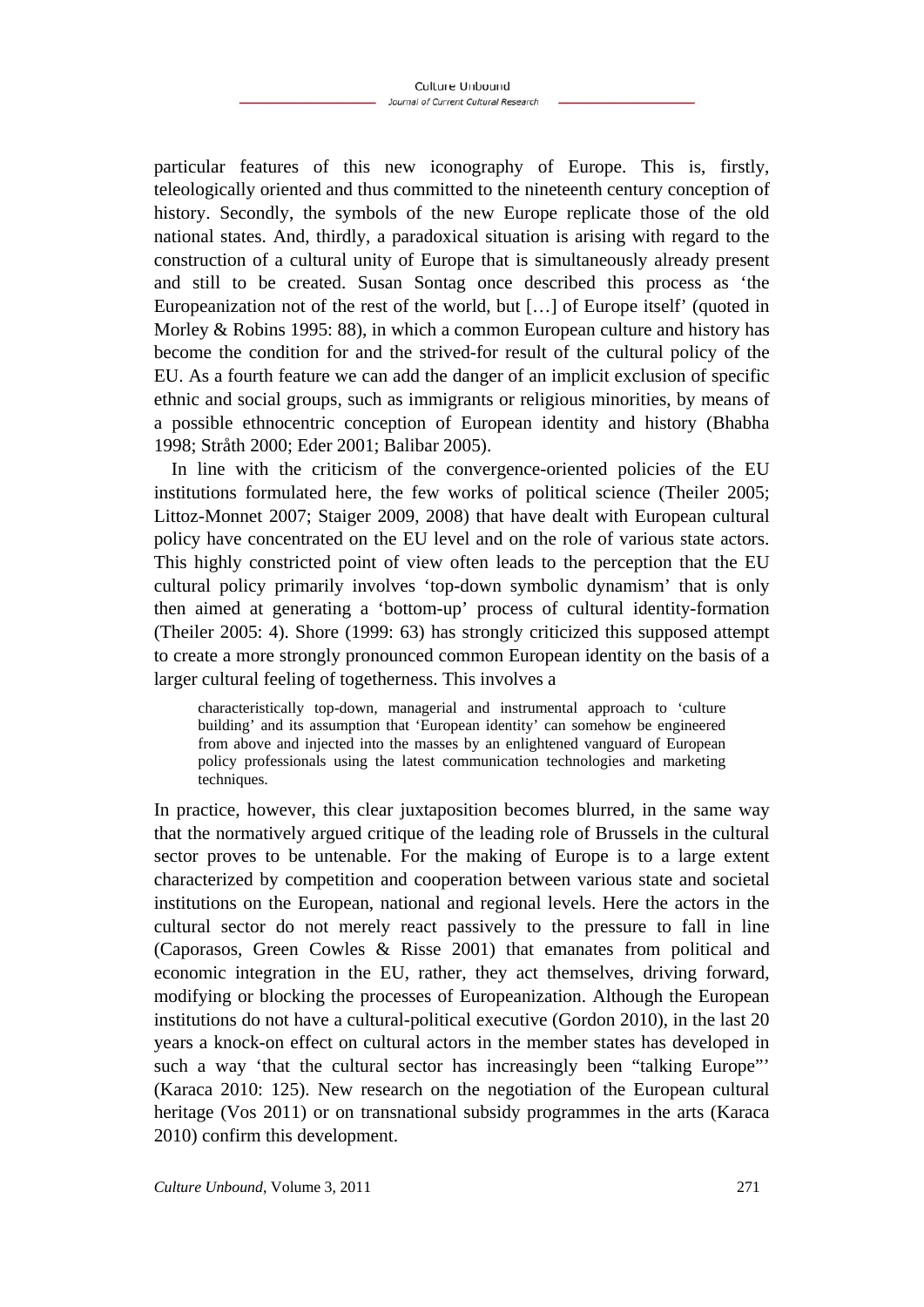Europe can thus be as little thought of apart from economic and political integration as it is completely subsumed in these processes. In all of the forms of Europe there instead takes place a continual 'blending of the idea of Europe with the cultural-political project of the EU' (Poehls 2009: 10). This necessarily results in asynchronicities *in* Europe: related according to generation to societal and individual experiences of Europeanization; geographically related to the linking of everyday experience and institutionalization to Europeanization; historically related to the national, regional and local memory narratives and their possible convergence in and through Europe; culturally related to the various ethnic preconditions for Europe; institutionally related to the relevance in terms of content and the structural influence of the European institutions.

It is these asynchronicities that become tangible in the collections and exhibitions in Europe's museums. 'Today [museums] are part of the re-negotiation of what it means to be a nation in a late-modern world of migration, internationalisation, and globalisation and, in Europe, a growing community: namely the EU' (Aronsson 2010: 556). Yet the demand to measure the Europeanization of the museal field has not been met by current research. The book *Europa ausstellen*. *Das Museum als Praxisfeld der Europäisierung* (Kaiser, Krankenhagen & Poehls 2012) takes up this issue in greater detail.

## **Exhibiting Europe**

Building on the seminal works of cultural science (Vergo 1989; Pearce 1990; Karp & Lavine 1991) and history (Anderson 1983; Hobsbawm & Ranger 1983), museum science has provided a constructivist perspective since the beginning of the 1990s. The functions of cultural objects in the processes of nationalization and colonization in the nineteenth century (Stewart 1984; Pomian 1987; Handler 1988; Kaplan 1994; Clifford 1994; Pearce 1995) have been the focus of interest alongside detailed studies on national history of museums (Korff & Roth 1990; von Plessen 1992; Raffler 1997) and the production of classification criteria of the modern age (Hooper-Greenhill 1992; Benett 1995). In recent years, these perspectives have been broadened, principally by comparative studies on national museums (Knell et al. 2010) as well as works on transnational places of remembrance (Macdonald 2003; Williams 2007; Ostow 2008; Wahnich, Lášticová & Findor 2008; Aronsson 2010) and the influences of migration on museal constructions of identity (Baur 2009). What is missing however, is genuinely transdisciplinary perspectives that productively links together the processes of Europeanization and musealization. The essays in this volume are intended to address this gap.

For the museal self-image changes in step with society, as Klas Grinell (2010: 178), curator of the Museum of World Culture in Gothenburg, has stated: 'Many nationalistic projects are today under re-evaluation under pressure from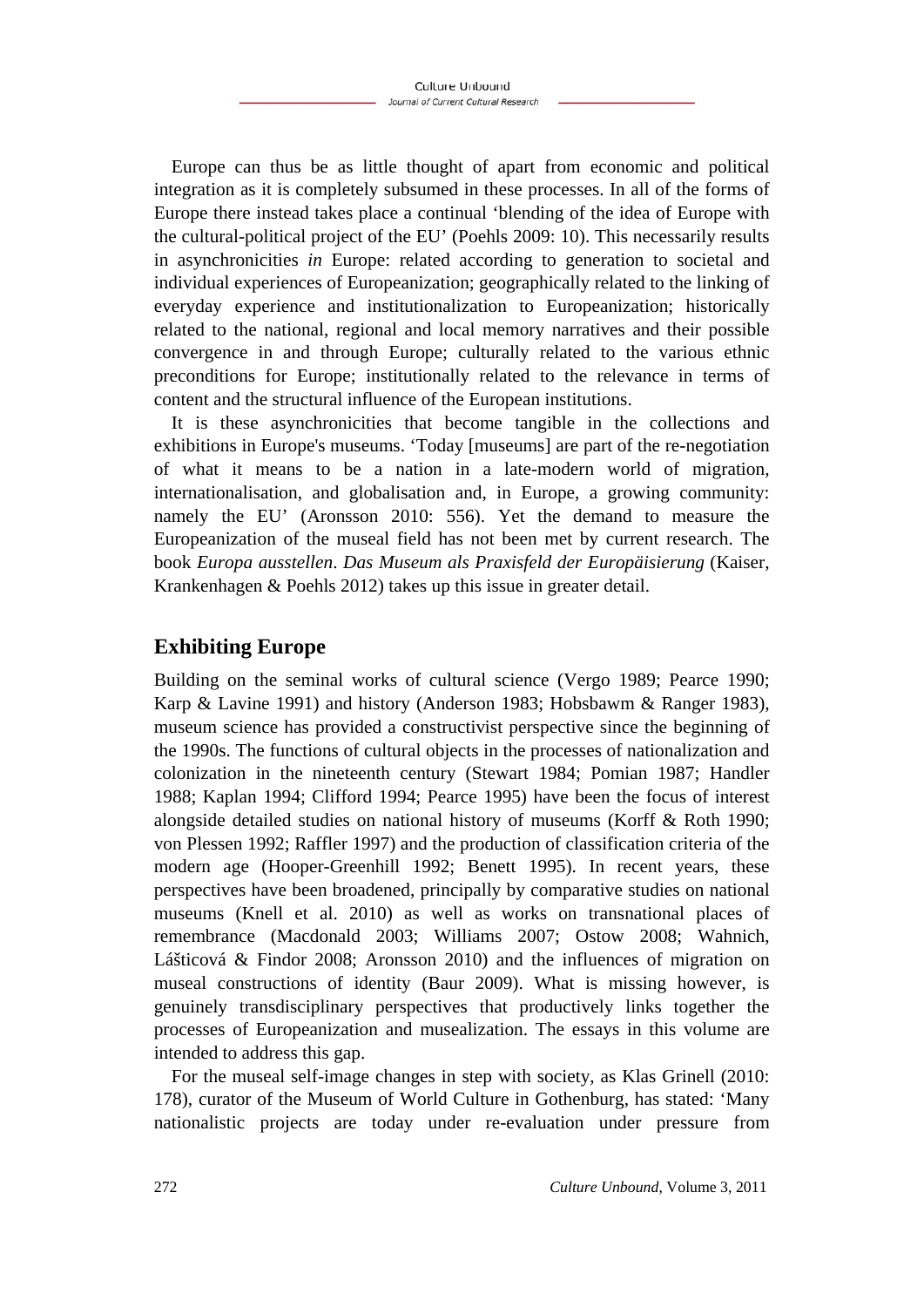globalization, large scale immigration and regionalization.' As he shows, due to growing cultural and ethnic diversification in society, museums today no longer possess a comprehensive power of representation. This is an observation that can be applied to the Europeanization of the museal field: there is no longer any single narrative that is so powerful as to be capable of establishing itself as a new master narrative – including any European master-narrative in a museum.

Instead of this, museums today are understood as an arena (Karavanagh 2001), a place of negotiation (Aronsson 2010) and a '*conquest of the future*' (Imhof 2008: 49, italics in original). As such, the museum is – to speak with Nietzsche – leaving the realm of antiquarian history and becoming an actor of the present and future. Europe can be written into this discourse and serves as a watchword of modernization for museum theorists and museum practitioners alike, as all of the articles in this volume demonstrate in different ways. The manner in which the watchword 'Europe' is used in order to initiate, legitimate and possibly realize various innovations is shown by the essays in this volume.

Torgeir Rinke Bangstad's article *Routes of industrial heritage: on the animation of sedentary objects* gives an example of how museological discourses and Europeanization sometimes go hand in hand. In his investigation of industrial heritage routes and the way they functionalize and animate remaining sites of previous industrial enterprises, he traces the European Route of Industrial Heritage back to its German blueprint, the Route Industriekultur. Analyzing the loss of meaning of already abandoned factories, the links between local and translocal connections in heritage routes, the role of routes in rethinking cultural identities, and the new ethics of conservation, Bangstad's article offers an understanding of cultural routes as an object of the reanimated circulation of the most heavy, sedentary objects conceivable.

Another attempt at modernizing both museological practices and the idea of national or regional spaces is the highly contested field of virtual exhibitions. In his article *Harmonized spaces, dissonant objects, Inventing Europe? Mobilizing digital heritage*, Alexander Badenoch presents a twofold argument. Badenoch shows, firstly, how a European (self-) perception and the construction of European identities are centred on forms of mobility. This cultural path dependency makes it more feasible for European agents in the heritage field to design a common European vision of a mobilized collection in the virtual world. Challenging this harmonized notion of digital heritage, secondly, the article presents insights into the making of the collaborative online exhibit *Europe, interrupted*. This platform, of which Badenoch is the chief curator, reveals various forms of technological transnational entanglement as well revealing rather than concealing the navigation of dissonant objects in the virtual world.

Digitizing objects and collections is not only an attempt at harmonizing cultural visions of Europe. It is, as Nanna Thylstrup reveals, to an even greater extent part of a global competition in relation to property rights and technical standardization.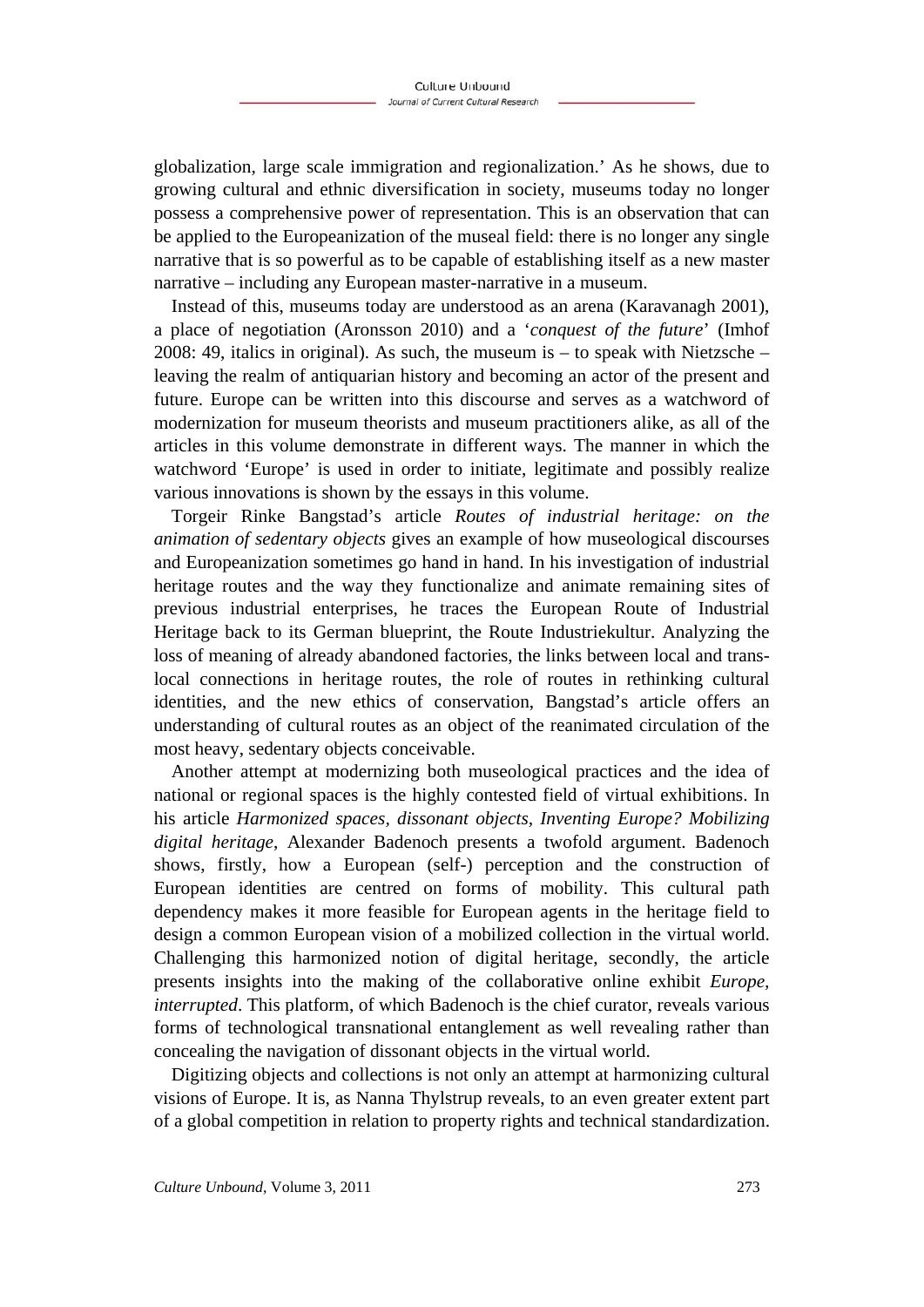Her article *The digital dimension of European cultural politics: Index, intellectual property and internet governance* shows why and how the internet has become a central issue of EU politics. The digital collection Europeana here serves as a kind of flagship for European politics to negotiate and promote cultural, economic, legal and political paradigms for the future.

Just as digitizing Europe, mapping Europe has become a frequent rhetorical figure within cultural studies. Rarely, however, has it been taken as literally as in Kerstin Poehls' article *Europe blurred: Migration, Margins and the Museum*. In her analysis of recent exhibitions of migrant life and migration, the object of the map is assigned a central role. Covering a large geographical range, stretching even outside of the space of the European Union, the article conceptualizes migration as a *boundary object*. The uses (and misuses) of maps in these exhibitions are meant to blur both the cultural and the geographical borders of Europe, making the museum an important actor in the political discourse. Likewise, and as a structural motif of Europeanization, dealing with issues of migration might change, as Poehls believes, the exhibitionary complex itself.

Ljiljana Radonic's article again follows memory politics between universalization and Europeanization. *Croatia – Exhibiting memory and history at the 'shores of Europe'* traces how the tendency to establish standards for new European Holocaust memorial museums affects both national and local policies of commemoration. Based on examples from Hungary and on a detailed case study of such policies in Croatia, the author explores the local responses in adopting and adjusting this tendency in accordance with the prevailing national history narratives. The article pays particular attention to the failure to develop the memory of perpetrators and crimes in the background of initiatives to commemorate the victims and to maintain victim narratives.

In conjunction with Radonic's topic, the article *Is this us? The construction of European Men in 'It's our history'!* examines the confrontation with the ruptures of Europe's past. Steffi de Jong takes up a highly relevant phenomenon of both public and museal significance, namely the figure of the witness. In her article, she shows how witness accounts in museums and exhibitions around Europe are inscribed into a European narrative and the construction of a European memory. Her main thesis links the use of witnesses in historic exhibitions to the postmodern turn in museology as well as to the process of finding a common foundation for a European memory, embedded in the cultural politics of the EU institutions. Building on the assumption that the witness is a socially constructed and legitimized figure of post-Holocaust discourses, a microanalysis of two exhibitions of the Musée de l'Europe traces the pitfalls of a European memory narrative.

Wolfram Kaiser's article, finally, deals with what one could call the founding problem of exhibiting the contemporary history of Europe: the lack of drama and its preoccupation with treaties rather than stories. *From Great Men to Ordinary*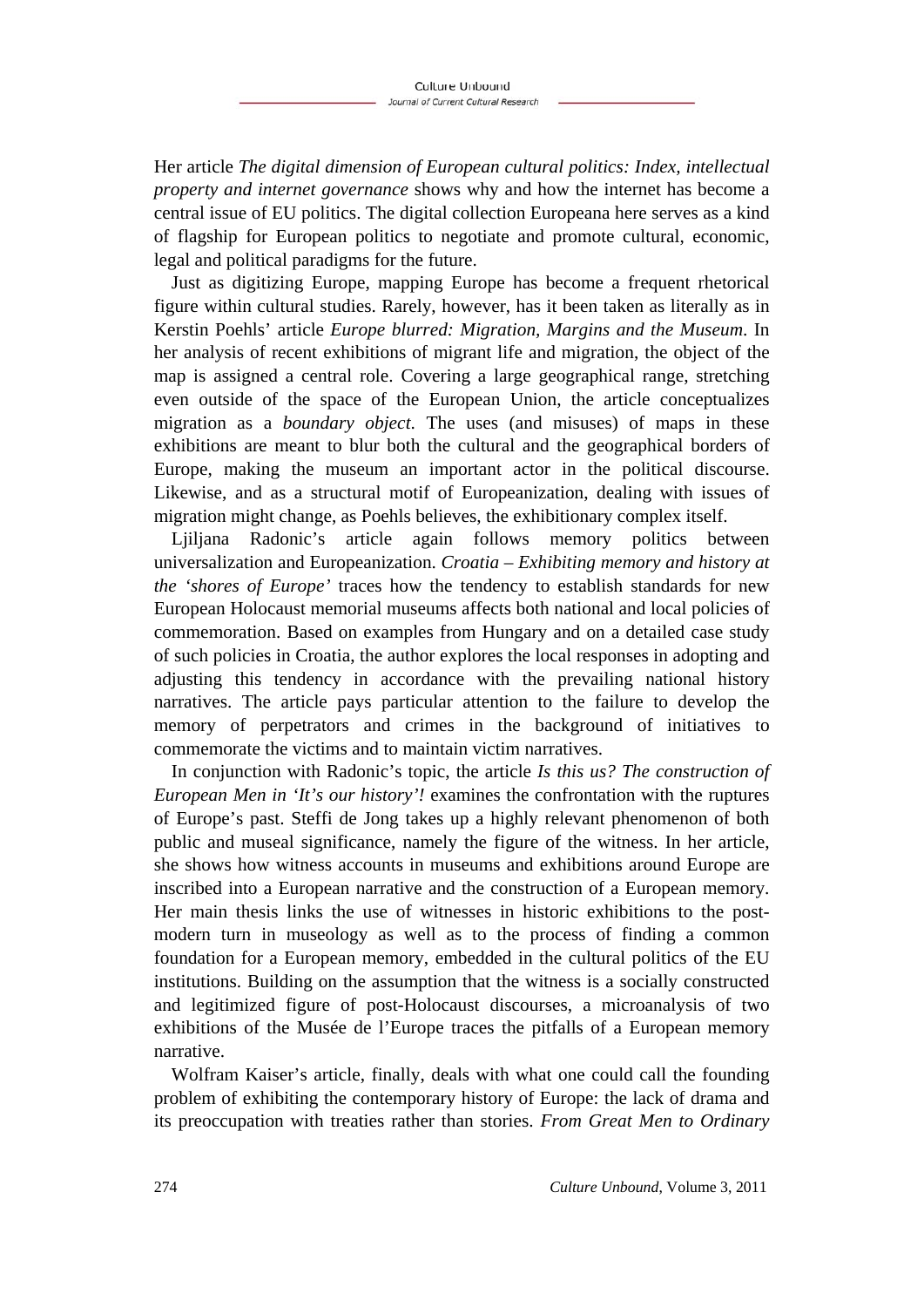*Citizens? The Biographical Approach to Narrating European Integration History in Museums* identifies biographical approaches in museums and exhibitions as ways to meet this challenge. Hence, the article distinguishes between different varieties of the biographical approach that differ with regard to who features in the exhibitions and how the biographies are presented. Contrasting those approaches to each other, the author opts for narrative pluralism where conflicting views of Europe co-exist and argues that the history of Europe will not – and should not – produce a new historical master-narrative.

The articles in this volume are the result of the international conference *Exhibiting Europe. The development of European narratives in museums, collections and exhibitions*, which took place from 7-9 April 2011 in Oslo. My thanks go to all of the participants for the productive atmosphere. Thanks to Gerard Delanty for an inspiring key-note lecture. Particular thanks go to the commentators Brita Brenna, Isabelle Benoit, Klas Grinell, Thomas Hylland Eriksen, Wolfgang Kaschuba, Guido Vaglio and Nikolai Vukov. Thanks also to Hans Philipp Einartsen of the Interkulturellt Museum Oslo for organizational assistance and to Steffi de Jong, Anja Loy and Torgeir Rinke Bangstad for further support. Finally, I would like to convey my appreciation to the Research Council of Norway, which supported Exhibiting Europe as part of its KULVERprogramme. Thanks to Kjersti Bale, the chair of the KULVER-programme board for the introductory words to the conference, whose results are collected here.

**Prof. Dr. Stefan Krankenhagen.** Born in 1969, PhD in 2001 with a work about cultural forms of representation of the Holocaust at the Universities of Hildesheim and Georgetown, Washington, D.C. Between 2001 and 2005 lecturer at the Humboldt University in Berlin. 2005-2011 Associate Professor at NTNU in Trondheim, Norway, teaching German and European cultural studies and history. Since 2011 Professor for Cultural Studies and Popular Culture at the University in Hildesheim. E-mail: krankenh@uni-hildesheim.de.

Forthcoming Publication: Europa ausstellen. Das Museum als Praxisfeld der Europäisierung (together with Wolfram Kaiser and Kerstin Poehls), Köln/Weimar/Wien: Böhlau 2012.

### **Notes**

1

EP Bureau decides to set up a , House of European History', press release, http://www.europarl.europa.eu/sides/getDoc.do?language=en&type=IM-PRESS&reference=20081216IPR44855 (accessed 11/09/02).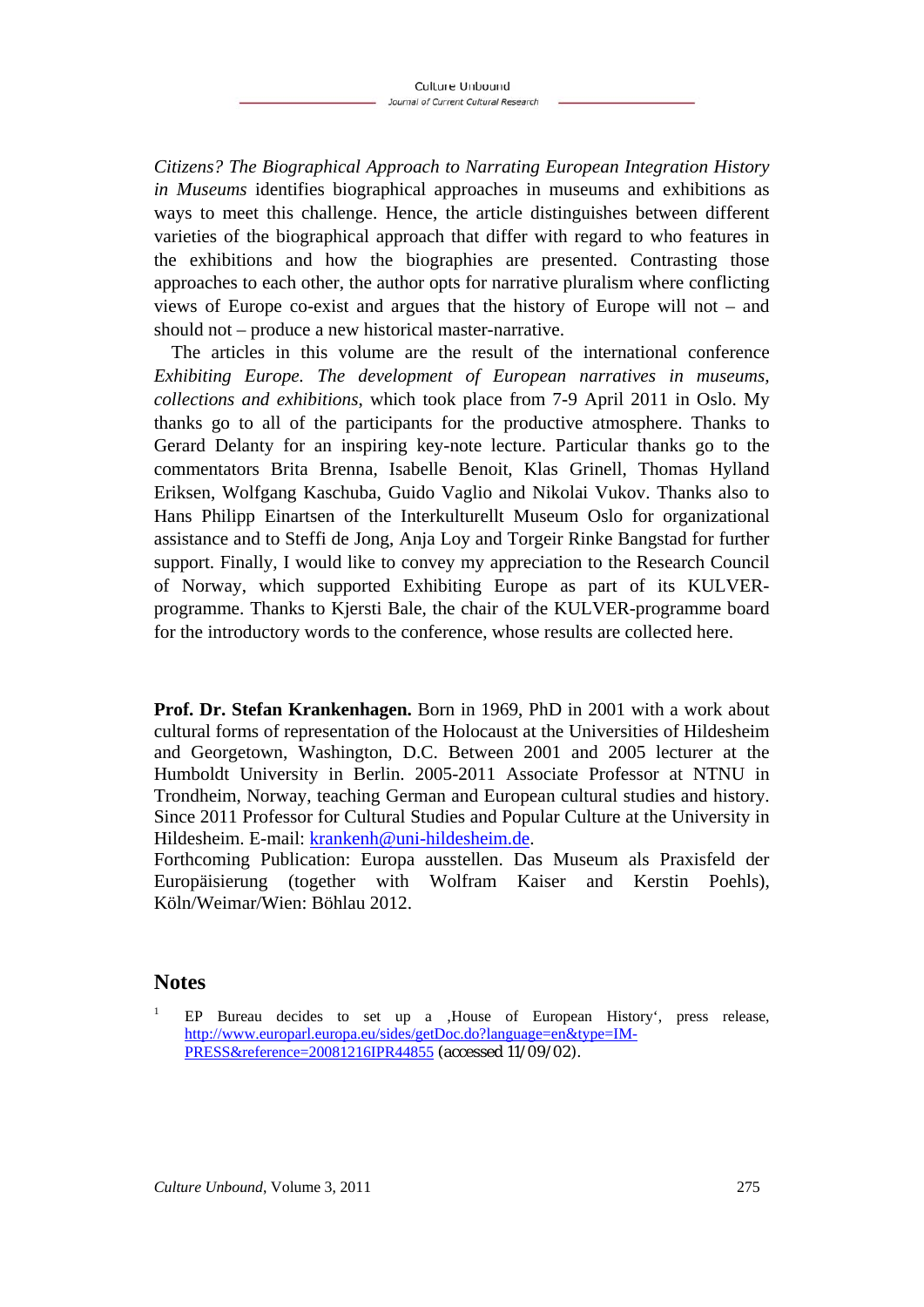#### **References**

- Anderson, Benedict (1983): *Imagined Communities: Reflections on the Origins and Spread of Nationalism*, London: Verso.
- Aronsson, Peter (ed.) (2010): Uses of the Past Nordic Historical Cultures in a Comparative Perspective, *Culture Unbound*, 2, http://www.cultureunbound.ep.liu.se/v2/cu10v2- Uses of the Past.pdf (accessed 11/09/02).
- Balibar, Étienne (2005): "Europe as Borderland", Kölnischer Kunstverein (ed.): *Projekt Migration*, Köln: Dumont, 202-214.

Baur, Joachim (2009): *Die Musealisierung der Migration. Einwanderungsmuseen und die Inszenierung der multikulturellen Nation*, Bielefeld: Transcript.

Bennett, Tony (1995): *The Birth of the Museum: History, Theory, Politics*, London/New York: Routledge.

Bhabha, Jacqueline (1998): "'Get Back to where you Once Belonged': Identity, Citizenship, and Exclusion in Europe", *Human Rights Quarterly* 20:3, 592-627.

- Byvanck, Valentijn, Inhoudelijk Directeur, Nationaal Historisch Museum, interview, Wassenaar, 4 November 2010.
- Caporaso, James A., Maria Green Cowles & Thomas Risse (2001): *Transforming Europe: Europeanization and Domestic Change*, Cornell: Cornell University Press.
- Chrisafis, Angelique (2010): "French Historians Rally Against Nicolas Sarkozy's 'Legacy' Museum", *The Guardian*, 10 November 2010: www.guardian.co.uk, (accessed 11/09/02).
- Clifford, James (1994): "Collecting Ourselves", Susan M. Pearce (ed.): *Interpreting Objects and Collections*, London: Routledge, 258-268.
- Commission of the European Communities (2007): "Communication from the Commission […] on a European agenda for culture in a globalizing world", http://eurlex.europa.eu/LexUriServ/LexUriServ.do?uri=COM:2007:0242:FIN:EN:PDF (accessed 11/09/02).
- Delschen, Karl Heinrich & Jochem Gieraths (eds) (2009): *Europa Krise und Selbstverständigung. Kommentierte Schlüsseltexte aus dem philosophischen Feld von Nietzsche, Simmel, Heidegger, Gadamer, Derrida, Habermas u.a*., Berlin: Lit Verlag.
- Derrida, Jacques (1992): *The Other Heading: Reflections on Today's Europe*, Bloomington: Indiana University Press.
- Eder, Klaus (2001): "Integration Through Culture? The Paradox of the Search for a European Identity", Bernhard Giesen & Klaus Eder (eds): *European Citizenship : Between National Legacies and Postnational Projects*, Oxford: Oxford University Press, 222-244.
- Gordon, Christopher (2010): "Great Expectations The European Union and Cultural Policy: Fact or Fiction?", *International Journal of Cultural Policy* 2, 101-120.
- Grinell, Klas (2010): "The Politics of Museums in Europe: Representations, Diversity, Doxa", *European Journal of Economic and Political Studies*, 3:1, 177-188.
- Handler, Richard (1988): *Nationalism and the Politics of Culture in Quebec*, Madison: University of Wisconsin Press.
- Hobsbawm, Eric & Terence Ranger (1983): *The Invention of Tradition*, Cambridge: Cambridge University Press.
- Hooper-Greenhill, Eilean (1992): *Museums and the Shaping of Knowledge*, London/New York: Routledge.
- Imhof, Kurt (2008): "Europäische Museen der Zukünfte", Georg Kreis (ed.): *Europa als Museumsobjekt*, Basel: Europainstitut der Universität Basel, 48-61.
- Kaplan, Flora (ed.) (1994): *Museums and the Making of Ourselves: The Role of Objects in National Identity*, London: Leicester University Press.
- Karaca, Banu (2010): "The Art of Integration: Probing the Role of Cultural Policy in the Making of Europe", *International Journal of Cultural Policy* 16:2, 121-137.
- Karp, Ivan und Steven D. Lavine (eds) (1991): *Exhibiting Cultures: The Poetics and Politics of Museum Display*, Washington D.C.: Smithsonian Institution Press.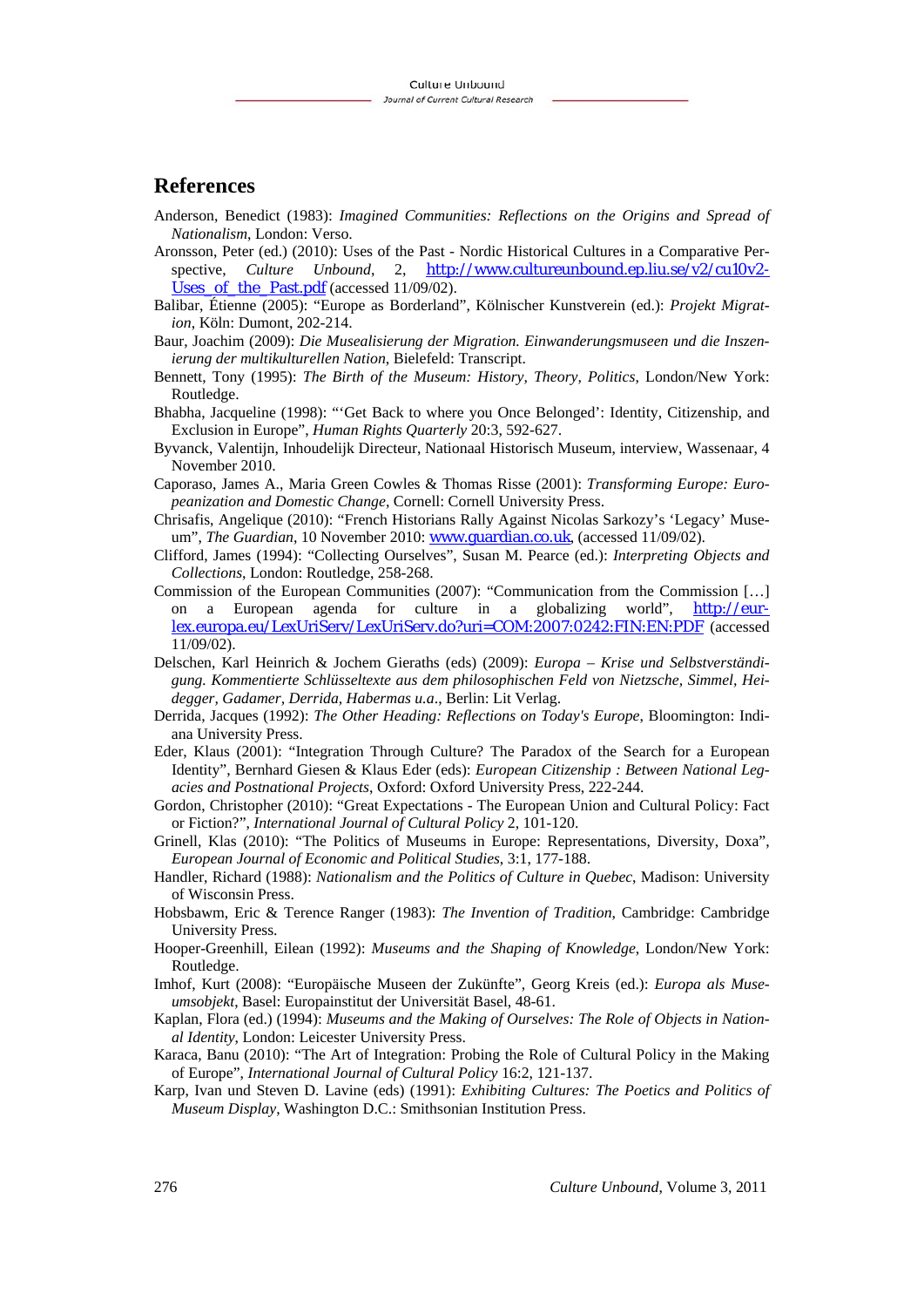- Knell, Simon J., et al. (eds.) (2010): *National Museums: New Studies from Around the World*, London/New York: Routledge.
- Korff, Gottfried & Martin Roth (1990): *Das historische Museum. Labor, Schaubühne, Identitätsfabrik*, Frankfurt a.M./New York: Peter Lang.
- Kravagna, Christian (ed.) (2001): *Das Museum als Arena. Institutionskritische Texe von KünstlerInnen*, Köln: König.
- Landwehr, Achim (2007): "Die unmögliche Definition Europas. Zu einem Artikel in "Zedlers Universal Lexicon" (1734)", *Themenportal Europäische Geschichte*, http://www.europa.clio-online.de/2007/Article=250 (accessed 11/09/02).
- Littoz-Monnet, Annabelle (2007): *The European Union and Culture: Between Economic Regulation and European Cultural Policy*, Manchester: Manchester University Press.
- Macdonald, Sharon (2003): "Museums, National, Postnational and Transcultural Identities", *Museum and Society* 1:1, 1-16.
- Morin, Edgar (1990/2009): "Europa denken", Karl Heinrich Delschen & Jochem Gieraths (eds): *Europa – Krise und Selbstverständigung. Kommentierte Schlüsseltexte aus dem philosophischen Feld von Nietzsche, Simmel, Heidegger, Gadamer, Derrida, Habermas u.a*., Berlin: Lit Verlag, 209-223.
- Morley, David & Kevin Robins (1995): *Spaces of Identity: Global Media, Electronic Landscapes and Cultural Boundaries*, London/New York: Routledge.
- Ostow, Robin (2008): *(Re) Visualizing National History: Museums and National Identities in Europe in the New Millennium*, Toronto: Toronto University Press.
- Pearce, Susan M. (1990): "Objects as meaning; Or Narrating the Past", *New Research in Museum Studies: An International Series* 1, 125-140.
- –––– (1995): *On Collecting: An Investigation into Collecting in the European Tradition*, London/New York: Routledge.
- Plessen, Marie-Louise von (ed.) (1992): *Die Nation und ihre Museen*, Frankfurt a.M./New York: Campus.
- Poehls, Kerstin (2009): *Europa backstage. Expertenwissen, Habitus und kulturelle Codes im Machtfeld der EU*, Bielefeld: Transcript.
- Pomian, Krzysztof (1987): *Collectionneurs, amateurs et curieux. Paris, Venise: XVIe-XVIIIe siècle*, Paris: Gallimard.
- Raffler, Marlies (2007): *Museum Spiegel der Nationen? Zugänge zur Historischen Museologie am Beispiel der Genese von Landes- und Nationalmuseen in der Habsburgermonarchie*, Wien/Köln/Weimar: Böhlau.
- Schmale, Wolfgang (2001): "Die Konstruktion des Homo Europaeus", *Comparare. Comparative European History Review* 1, 165-184.
- Shore, Cris (1999): "Inventing Homo Europaeus: The Cultural Politics of European Integration", *Ethnologia Europaea. Journal of European Ethnology* 29:2, 53-66.
- –––– (2000): *Building Europe: The Cultural Politics of European Integration*, London/New York: Routledge.
- Staiger, Uta (2008): *Culture and Citizenship in the European Union: Theory, Policy, and Audiovisual Research*, PhD, Cambridge: University of Cambridge.
- –––– (2009): "New Agendas? Culture and Citizenship in EU Policy", *International Journal of Cultural Policy* 15:1, 1-16.
- Stewart, Susan (1984): *On Longing: Narratives of the Miniature, the Gigantic, the Souvenir, the Collection*, Baltimore: John Hopkins University Press.
- Stråth, Bo (2000): *Europe and the Other and Europe as the Other*, Brüssel: Peter Lang.
- Theiler, Tobias (2005): *Political Symbolism and European Integration*, Manchester: Manchester University Press.
- Trichet, Jean-Claude (2004): "European Identity" , lecture given on 4 September 2004 in Maastricht, http://www.ecb.int/press/key/date/2004/html/sp040910.en.html (accessed 11/09/02).
- Vergo, Peter (ed.) (1989): *The New Museology*, London: Reaktion Books.
- Vos, Claske (2011): "Negotiating Serbia's Europeanness: On the Formation and Appropriation of European Heritage Policy in Serbia", *History and Anthropology* 22:2, 221-242.